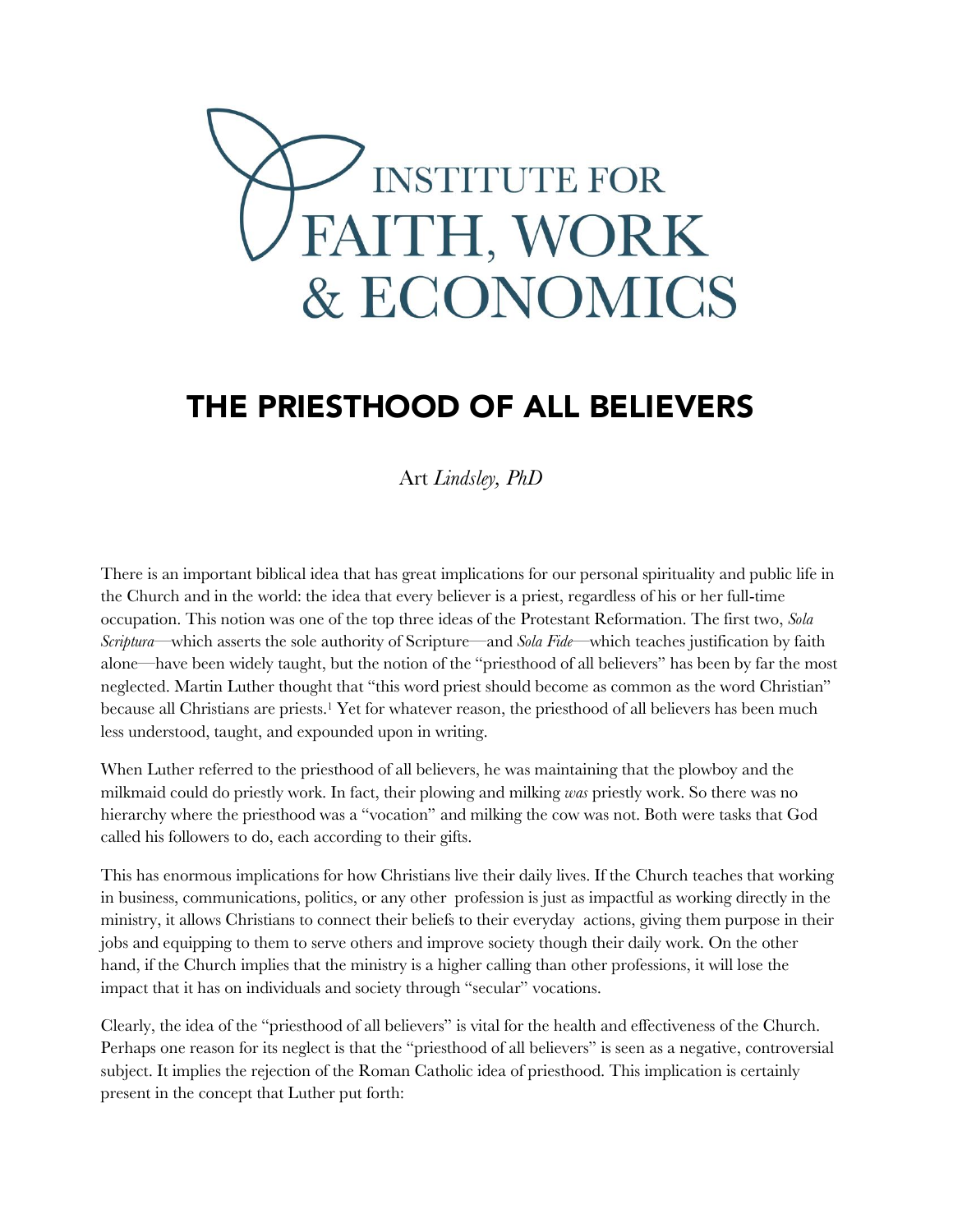*In the New Testament, the Holy Spirit carefully avoids giving the same 'sacerdos' priest, to any of the apostles or to any other office. Rather he accepts this name to the baptized, or Christians, as their birthright and heredity name…none of us is born an apostle, preacher, teacher, pastor; but there all of us are born solely priests.*

*Then we take some from among these born priest and call and elect them to these offices that they may discharge the duties of the office in the name of all of us.<sup>2</sup>*

However, it would be a mistake to focus on a purely negative meaning of this idea. Along with this rejection of a separate order of priests, there is a positive call for us as believers to exercise certain priestly roles. There are both privileges and responsibilities that come with being a "priest."

## **PRIESTHOOD OF ALL BELIEVERS IN SCRIPTURE**

The priesthood of all believers is based on the clear teaching of Scripture. The Old Testament anticipated this teaching when God said to his people at Sinai, "You shall be to me a kingdom of *priests* and a holy nation."<sup>3</sup> Isaiah says that a time will come when "You shall be called the *priests* of the Lord, they shall speak to you as the ministers of our God."<sup>4</sup>

The New Testament points to the reality accomplished. In 1 Peter 2:5, it says to believers that "you also, as living stones, are being built up as a spiritual house for a holy *priesthood* to offer up spiritual sacrifices acceptable to God through Jesus Christ." The passage goes on to say, "You are a chosen race, a royal *priesthood*, a holy nation, a people for God's own possession that you may proclaim the excellences of Him who has called you out of darkness into His marvelous light."<sup>5</sup> In Revelation it says, "To him who loves us and has freed us from our sins by His blood and has made us a kingdom, priest to his God and Father, to him be glory and dominion forever and ever."<sup>6</sup> Revelation echoes the reality prophesied in Exodus 19:6 "Thou hast made them a kingdom and priest to our God and they shall reign on earth."<sup>7</sup>

# **THEOLOGICAL BACKGROUND**

The theological background for this idea is Christ's high priesthood. Christ is the High Priest who ends all priesthood. The Old Testament passage most often quoted by the New Testament is Psalm 110:1-4. In verse 4 it says, "The Lord has sworn and will not change his mind. Thou art a Priest forever, according to the order of Melchizedek." Hebrews 7 offers a full scale explanation of this priesthood. Christ's priesthood is not from the tribe of Levi as was all Old Testament priesthood. He is a priest not of the old order but of a new order, that of Melchizedek. Christ is sinless whereas priests were sinful. Christ offered himself whereas priests offered bulls and goats. Christ's sacrifice is once for all whereas the priest's sacrifice was ongoing and continual. Because of this higher order of priesthood, all human priesthood is fulfilled and abolished. Yet strangely because of Christ's high priesthood, and because we are now in him, Christians have all become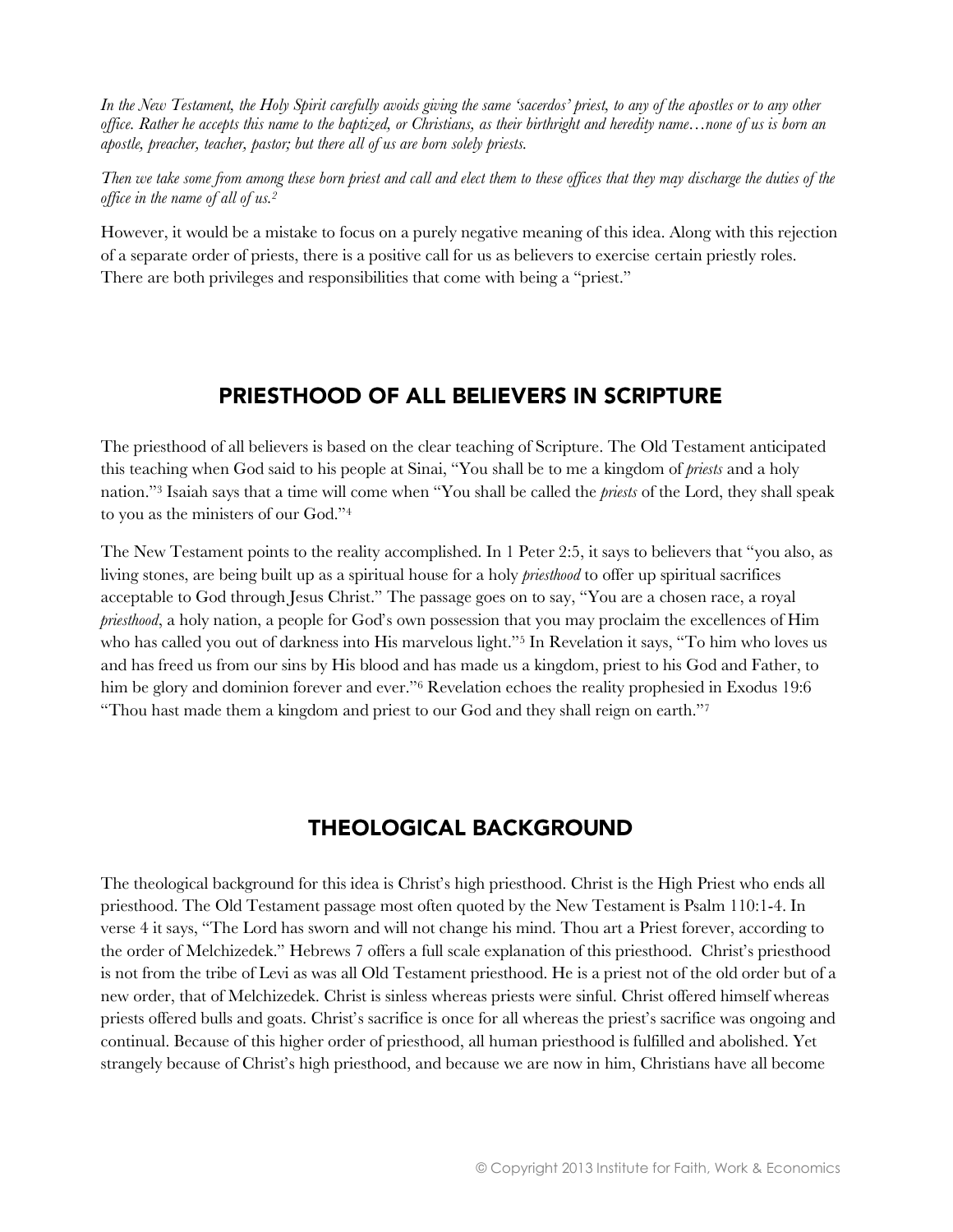priests. Because of Christ, believers are now all prophets, priests, and kings. His followers are now part of a "royal priesthood" that prophetically proclaims his message.<sup>8</sup>

## **APPLICATION**

There are at least four positive implications of the priesthood of all believers for our lives. The first two are spiritual privileges and the last two are responsibilities for our work in the Church and the world.

#### 1. DIRECT ACCESS TO GOD

In the Old Testament, only the high priest could enter into the Holy of Holies. Today, we have the privilege of direct access to God through Christ. We can come boldly unto the throne of grace. According to Ephesians, it is because of Christ that "we have boldness and confident access through faith in Him."<sup>9</sup> The book of Hebrews tells us to have confidence to enter the holy place by the blood of Jesus: "Let us draw near with a sincere heart in full assurance of faith."<sup>10</sup> This is a tremendous privilege, yet it is so easy for us to neglect it. We take prayer and its power for granted. J.C. Ryle says in his classic chapter on prayer in *Practical Religion*,

*Nothing seems to be too great, too hard, or too difficult for prayer to do. It has obtained things that seemed impossible and out of reach. It has won victories over fire, air, earth, and water. Prayer opened the Red Sea. Prayer brought water from the rock and bread from heaven. Prayer made the sun stand still. Prayer brought fire from the sky on Elijah's sacrifice. Prayer turned the counsel of Ahitophel into foolishness. Prayer overthrew the army of Sennacherib. Well might Mary, Queen of Scots say, "I fear John Knox's prayer more than an army of ten thousand men." Prayer has healed the sick. Prayer has raised the dead. Prayer has procured the conversion of souls. "The child of many prayers," said an old Christian to Augustine's mother, "shall never perish." Prayers, pains, and faith can do anything.<sup>11</sup>*

When we fail to utilize this privilege, the consequence is spiritual decline. Again Ryle articulates it well:

*Bibles read without prayer, sermons heard without prayer, marriages contracted without prayer, the daily act of private prayer itself hurried over or gone through without heart, these are the kind of downward steps by which many a Christian descends into a condition of spiritual palsy, or reaches a point where God allows him (or her) to have a tremendous fall…We may be sure that many fall in private long before they fall in public.<sup>12</sup>*

#### 2. SPIRITUAL SACRIFICES

We are still to offer sacrifices. However, these are no longer offerings of bulls and goats but sacrifices such as prayer, praise, thanksgiving, repentance, justice, kindness, and love. 1 Peter 2:5 spells out this function. We are a holy priesthood in order to "offer up spiritual sacrifices wholly acceptable to God through Jesus Christ. In Romans 12:1, we are to offer our lives as "living sacrifices," in Philippians 2:17, "a sacrificial offering of faith," in Philippians 4:18, the "services of love as a fragrant offering, a sacrifice acceptable and pleasing to God." In Hebrews 13:15, the spiritual sacrifice is praise and thanksgiving: "Through him let us continually offer up a sacrifice of praise to God, that is, the fruit of lips that give thanks to His name." Above all, believers can be confident that God will accept their sacrifice.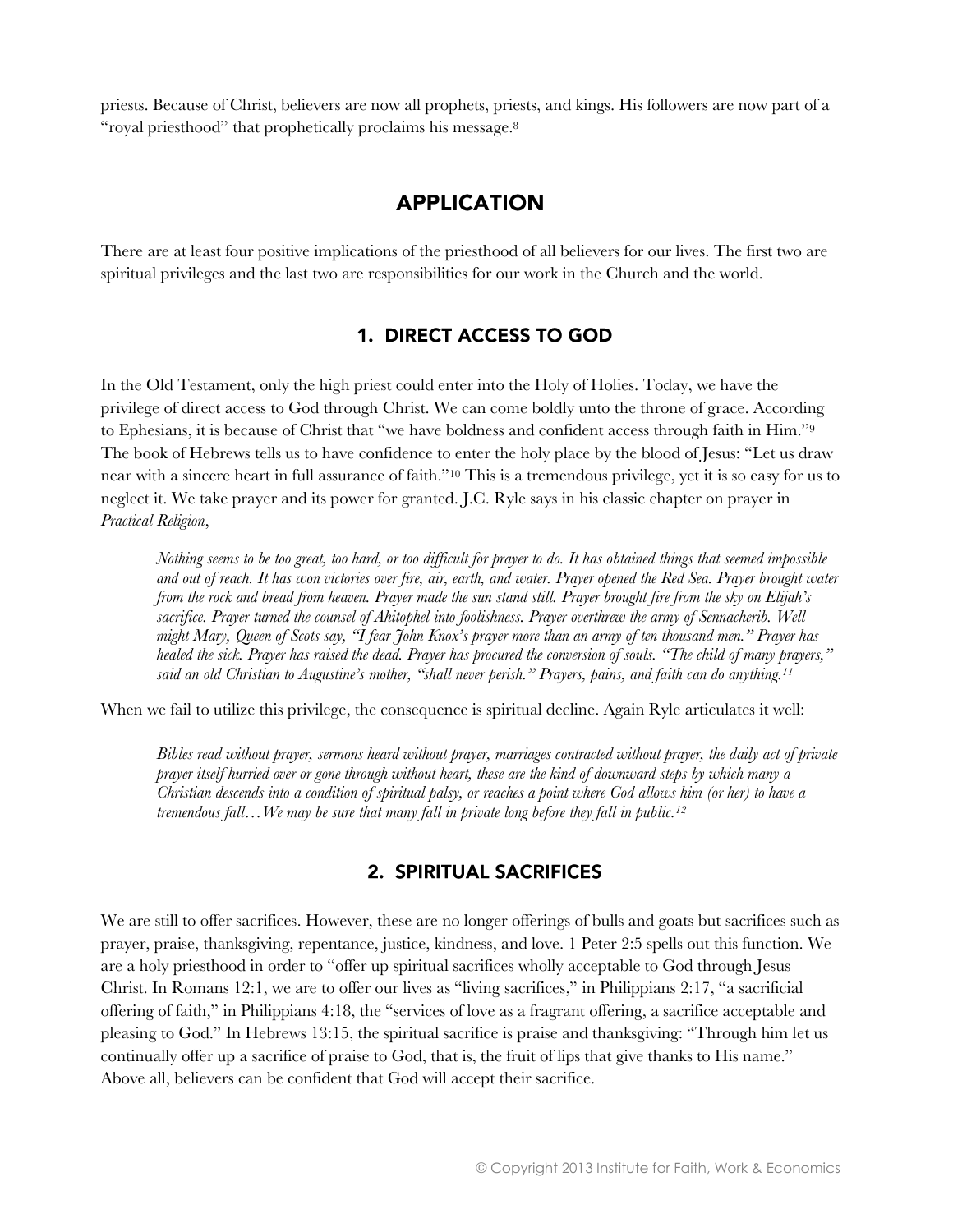## 3. PROPHETIC ROLE

As a "royal priesthood," one of our responsibilities is to "declare the wonderful deeds of him who called you out of darkness into his marvelous light."<sup>13</sup> This is not to say that all should be preachers or teachers. There are about thirty terms used in the New Testament to describe different kinds of prophetic proclamation: announce, explain, say, testify, persuade, confess, charge, rebuke, admonish, exhort, etc. Everyone can and should bear witness to Christ in some way—according to their gifts.

John 16 says that the Holy Spirit was sent in order to "convict the world" of "sin, righteousness, and judgment."<sup>14</sup> This certainly does apply to evangelism. We need the Spirit's help in personal proclamation. However this "convicting of the world" can also apply to public prophetic proclamation not only in preaching but in politics, business, law, and other arenas where believers need power to speak about their cause. It is a great challenge to speak publically about sin, righteousness, or judgment, but we can ask for the Spirit's help.

In order to proclaim rightly, we need wisdom. Hebrews 5 tells us that we should not remain babes needing milk but go on to solid food. Hebrews 5:14 is a concise summary of the process of growth: "But solid food is for the mature who, because of practice, have their sense trained to discern good and evil." Wise powerful prophetic proclamation is a responsibility of those who are part of the "royal priesthood."

## **4. AGENTS OF RECONCILIATION**

We must mediate Christ's love into a dark and troubled world. Just as priests are agents of reconciliation to God and others, so are we to be such mediators. 1 Timothy 2:1 says that believers should offer prayers, supplications, and intercessions for all men, particularly for rulers. We should pray, in other words, not only for the Church but for the state. The Apostle Paul was called to proclaim Christ to Gentiles, Jews, and kings. Ananias prophesied that Christ "is a chosen instrument of mind, to bear my name before the Gentiles and kings and the sons of Israel."<sup>15</sup> Clearly, the prayers and proclamations are to influence the highest levels of our nation.

God is the one who initiates the process of reconciliation: "All this is from God, who has reconciled himself through Christ, and has given us a ministry of reconciliation."<sup>16</sup> William Temple wrote, "All is of God; the only thing of my very own which I contribute to my redemption is the sin from which I need to be redeemed."<sup>17</sup> Christ is the one who carries out the task of reconciliation. We are reconciled "through Christ" and "in Christ."<sup>18</sup>

Because of what God has done in Christ, we are given a task. We now have a ministry of reconciliation" we are entrusted with the "message of reconciliation;" we are "ambassadors for Christ" with the new message, "be reconciled to God."<sup>19</sup> Christians have a new title as "ambassador," or "priest," so that they might have the status to carry a message. Christians are to use this status to minister to others in a way that leads people in the Church and in the world to be reconciled to God and to each other. Unless Christians were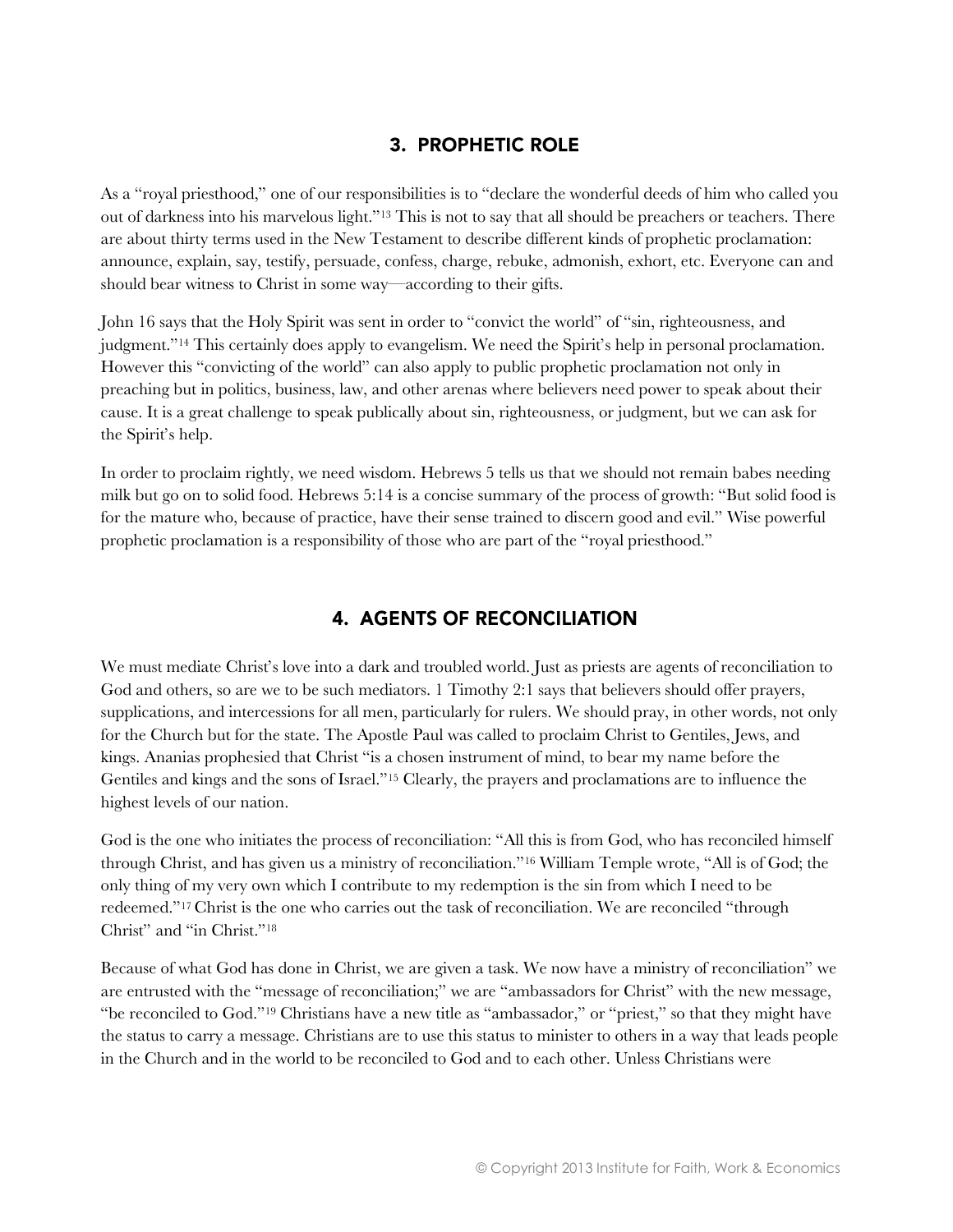appointed, chosen, or ordained to this role of ambassador or priest, we might be reluctant to take the responsibility that is ours.

# **CONCLUSION**

The priesthood of all believers has been the most neglected central teaching of the Reformation. It is one thing to say that we are a "chosen race," a "holy nation," a "royal priesthood," and an "ambassador of Christ." Yet it is another thing altogether to have our identities shaped by these truths so that we act accordingly. If we recover the notion of the "priesthood of all believers" we will pray more boldly, offer up spiritual sacrifices regularly, and realize our unique privilege in Christ.

If we recover our identities as full-time followers of Christ, regardless of where we work, we will be willing to prophetically confront the problems in the Church and in the world. We will be able to live our faith both through our direct participation in the Church, through our professions, and through our engagement in work and society. We will be agents of reconciliation, ambassadors, and mediators; in other words, we will be "priests" in our society. Luther's hope that "priest" becomes as common a self-designation as "Christian" may never be realized unless Christians work to appropriate this truth so that it becomes part of their lives and identity.

Can we see our work in the world as a priestly act, as part of a royal priesthood? Can Christians use their professions to serve those around them? The notion that all believers are priests can revolutionize the Christian's work in the Church and in the world, encouraging believers to serve the Lord in whatever capacity or profession they find themselves. With this ministry-oriented mindset toward all areas of life, God's followers can come boldly into his presence, praying for fruitfulness in their own professions, being prophetic about things they see that are unjust, and acting as agents of reconciliation in their offices, schools, and community.

Art Lindsley, PhD, is Vice President of Theological Initiatives at the Institute for Faith, Work & Economics. For more information, visit [www.tifwe.org.](http://www.tifwe.org/)

*All Scripture quotations are taken from The ESV® Bible (The Holy Bible, English Standard Version®) copyright © 2001 by Crossway, a publishing ministry of Good News Publishers. ESV® Text Edition: 2011. The ESV® text has been reproduced in cooperation with and by permission of Good News Publishers. Unauthorized reproduction of this publication is prohibited. All rights reserved.*